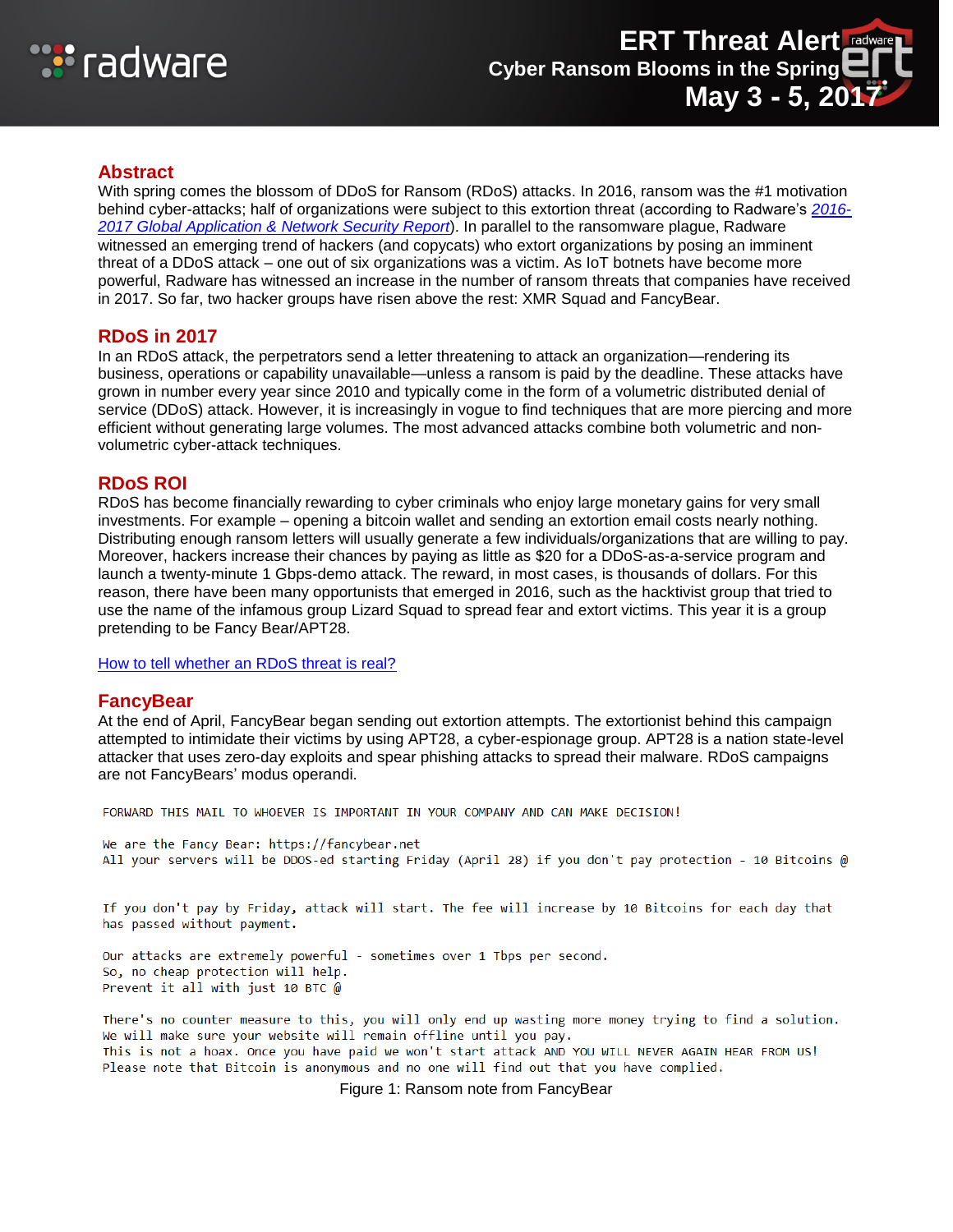

The wording of the extortion attempt was similar to a fake Armada Collective letter from last year<sup>i</sup>. FancyBear was requesting 10 bitcoins with the threat to increase by 10 bitcoins for each day without payment. Unlike genuine RDoS attackers, FancyBear did not launch a demonstration attack. Demonstration attacks prove that a threat is real. Ultimately, FancyBear never launched an attack. Their main objective was to leverage the name of a well-known threat to force the victim into paying the ransom.

### **XMR Squad**

Radware's ERT research is also monitoring<sup>ii</sup> another RDoS campaign in parallel. This new group, XMR Squad, has already targeted companies in Germany and the United States. Companies in Germany included DHL, Hermes, AldiTalk, Freenet and Snipes.com. The attack launched against DHL by XMR Squad shut down their customer portal and all API services.

XMR Squad, unlike FancyBear, launched attacks against their victims. After launching a demonstration attack, XMR Squad emailed their victims requesting 250 Euros for testing their DDoS mitigation systems. Currently, a different group going by the name XMR Squad is requesting 2-3 bitcoins under the threat of a 300 - 600 Gbps attack. The time limit given for payment is 24 hours.



XMR Squad disappeared about one week ago but has since reappeared. The unusual part about XMR Squad is the way they went about branding and marketing themselves. They have a Twitter account, @XMR\_Squad, a website, xmr-squad.biz, and did an interview. Notorious RDoS groups like DD4BC and Armada Collective did not have a website or Twitter accounts.

It's likely that XMR went public during their original campaign so they could establish a name for themselves. When they come back, they would have an established reputation of launching attacks. The problem is the latest group to claim they are XMR Squad has not followed through with their threats. Radware has witnessed a number of extortion letters over the last several days, but the extortionist has not launched an attack. The new XMR Squad has also switched from requesting Euros to bitcoin. They are requesting payment with no demonstration attack and no follow through.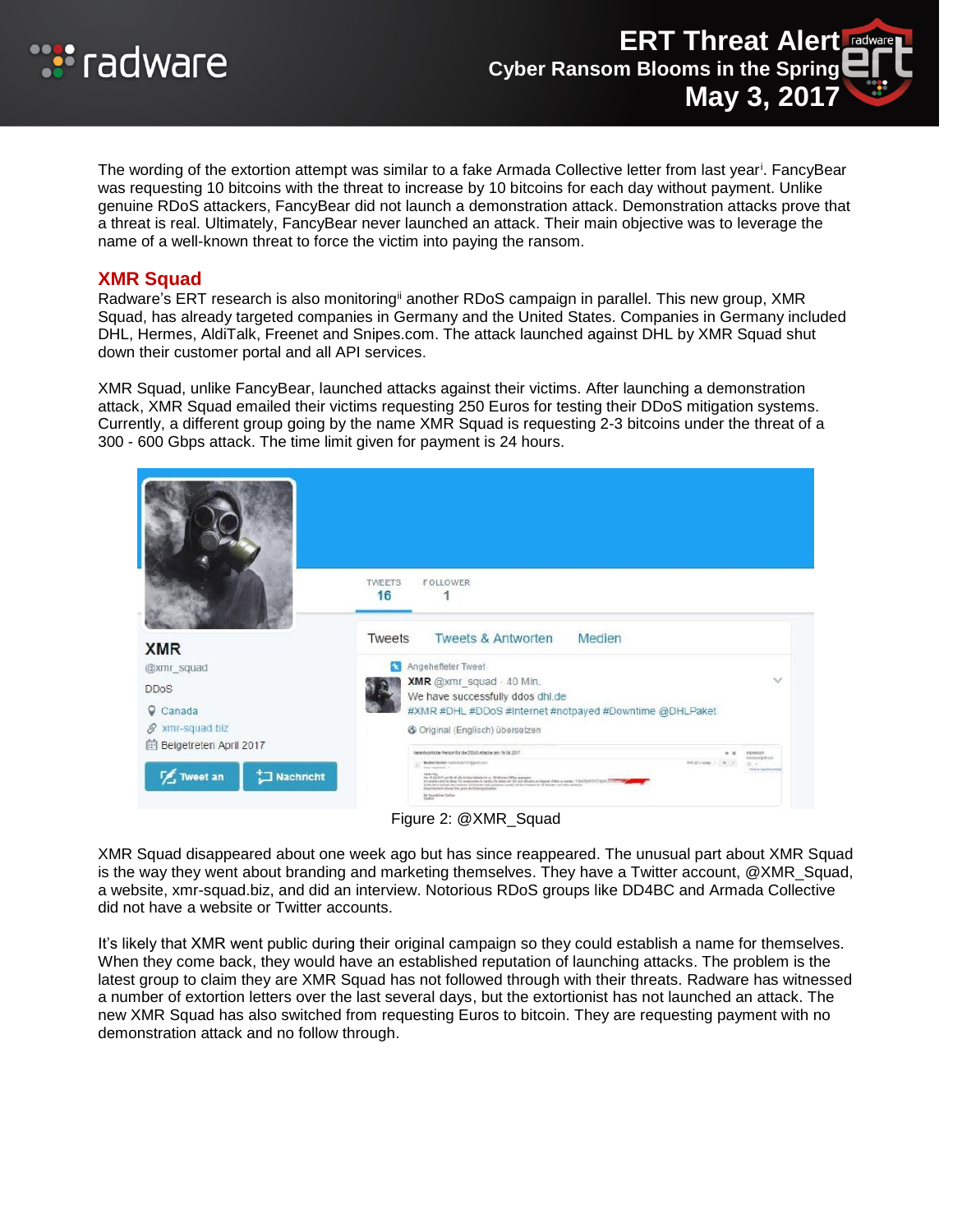



FORWARD THIS MAIL TO WHOEVER IS IMPORTANT IN YOUR COMPANY AND CAN MAKE DECISION! We are xmr-squad. https://lmgtfy.com/q=xmr squad All your servers will be DDoS-ed starting starting (may 2) if you don't pay protection - 2 Bitcoins @ If you don't pay by tuesday, attack will start, price to stop will increase to 20 BTC and will go up 5 BTC for every day of attack. One bitcoin costs about 1.3k USD at the moment. You can buy bitcoins easily here: https://blockchain.info/wallet This is not a joke. Our attacks are extremely powerful - sometimes over 300 Gigabits per second. So, no cheap protection will help. Prevent it all with just 2 BTC @ Do not reply, we will not read. Pay and we will know its you. AND YOU WILL NEVER AGAIN HEAR FROM US! Bitcoin is anonymous, nobody will ever know you cooperated. Figure 3: Ransom letter sent by XMR Squad on May 1, 2017

#### **Attack Vectors**

Most of these DDoS for ransom groups are running their own [network stressers,](https://security.radware.com/ddos-threats-attacks/threat-advisories-attack-reports/ddos-as-a-service/) however some leverage publicly-available stressers to conduct their campaigns. When experiencing a DDoS for ransom attack, expect 100+ Gbps and multi-vector attacks simultaneously. The attack is likely to be persistent and last for days. Attack vectors include floods using the following protocols:

- SSDP
- NTP
- DNS
- UDP
- TCP RST

#### **RDoS Groups**

- DD4BC
- Armada Collective
- RedDoor
- exBTC
- Kadyrovtsy
- TCP SYN
- SYN Flood
- SYN ACK
- **SSYN**
- ICMP
- Borya Collective
- Lizard Squad (fake)
- Stealth Ravens
- XMR Squad
- FancyBear

# **Dealing With a Ransom Letter**

Companies should be advised not to pay an extortionist and seek professional assistance with mitigating an RDoS attack. Such a threat usually provokes the need for a scrubbing service, ACL/BGP reconfiguration, as well as the usual DDoS protection essentials (listed below) to assure uptime and SLA.

#### **Evaluation - Is It Real or Fake?**

Although it is almost impossible to determine whether a ransom note comes from a competent, experienced hacker group or an amateur unit - some units emerged under the guise of notorious hacking crews. While these fake groups send emails nearly identical to real ransom letters, there are several indicators to distinguish between the two: